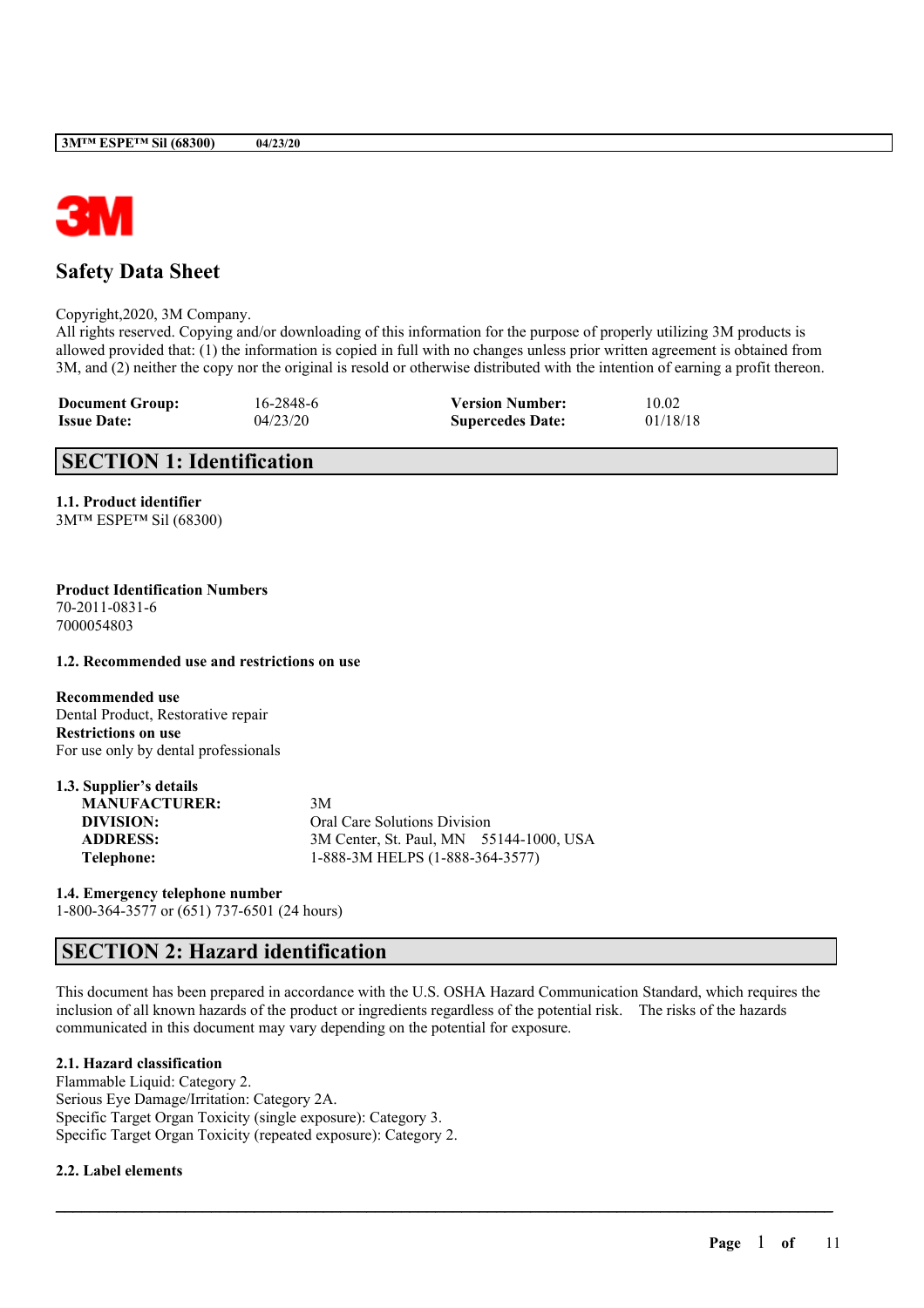# **Signal word**

Danger

**Symbols**

Flame | Exclamation mark | Health Hazard |

**Pictograms**



**Hazard Statements** Highly flammable liquid and vapor.

Causes serious eye irritation. May cause drowsiness or dizziness.

May cause damage to organs through prolonged or repeated exposure: respiratory system |

## **Precautionary Statements**

## **Prevention:**

Keep away from heat/sparks/open flames/hot surfaces. - No smoking. Ground/bond container and receiving equipment. Take precautionary measures against static discharge. Keep container tightly closed. Use explosion-proof electrical/ventilating/lighting equipment. Do not breathe dust/fume/gas/mist/vapors/spray. Use only in a well-ventilated area. Wear protective gloves and eye/face protection. Wash thoroughly after handling.

## **Response:**

IF INHALED: Remove person to fresh air and keep comfortable for breathing. IF ON SKIN (or hair): Take off immediately all contaminated clothing. Rinse skin with water/shower. IF IN EYES: Rinse cautiously with water for several minutes. Remove contact lenses, if present and easy to do. Continue rinsing. If eye irritation persists: Get medical advice/attention. Get medical advice/attention if you feel unwell. In case of fire: Use a fire fighting agent suitable for flammable liquids such as dry chemical or carbon dioxide to extinguish.

## **Storage:**

Store in a well-ventilated place. Keep cool. Keep container tightly closed.

## **Disposal:**

Dispose of contents/container in accordance with applicable local/regional/national/international regulations.

 $\mathcal{L}_\mathcal{L} = \mathcal{L}_\mathcal{L} = \mathcal{L}_\mathcal{L} = \mathcal{L}_\mathcal{L} = \mathcal{L}_\mathcal{L} = \mathcal{L}_\mathcal{L} = \mathcal{L}_\mathcal{L} = \mathcal{L}_\mathcal{L} = \mathcal{L}_\mathcal{L} = \mathcal{L}_\mathcal{L} = \mathcal{L}_\mathcal{L} = \mathcal{L}_\mathcal{L} = \mathcal{L}_\mathcal{L} = \mathcal{L}_\mathcal{L} = \mathcal{L}_\mathcal{L} = \mathcal{L}_\mathcal{L} = \mathcal{L}_\mathcal{L}$ 

1% of the mixture consists of ingredients of unknown acute inhalation toxicity.

# **SECTION 3: Composition/information on ingredients**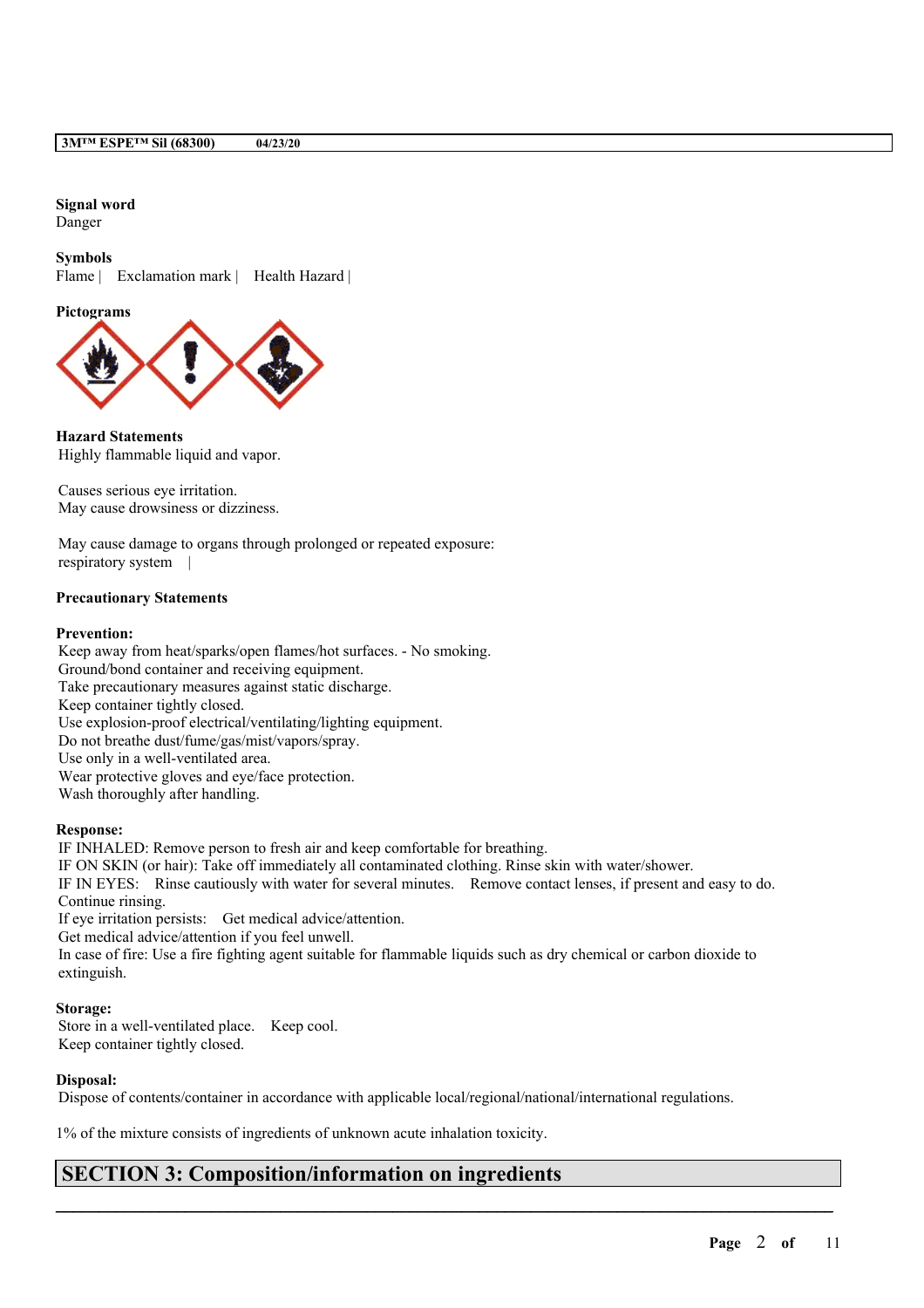| Ingredient                          | C.A.S. No.       | $\frac{1}{2}$ by Wt       |
|-------------------------------------|------------------|---------------------------|
| <b>ETHYL ALCOHOL</b>                | $164 - 17 - 5$   | $> 97$ Trade Secret *     |
| $3 -$                               | $ 2530 - 85 - 0$ | $\leq$ 3 Trade Secret *   |
| IMETHACRYLOXYPROPYLTRIMETHOXYSILANE |                  |                           |
| <b>IMETHYL ETHYL KETONE</b>         | $78-93-3$        | $\leq$ 2 Trade Secret $*$ |

\*The specific chemical identity and/or exact percentage (concentration) of this composition has been withheld as a trade secret.

# **SECTION 4: First aid measures**

## **4.1. Description of first aid measures**

#### **Inhalation:**

Remove person to fresh air. If you feel unwell, get medical attention.

#### **Skin Contact:**

Immediately wash with soap and water. Remove contaminated clothing and wash before reuse. If signs/symptoms develop, get medical attention.

### **Eye Contact:**

Immediately flush with large amounts of water. Remove contact lenses if easy to do. Continue rinsing. Get medical attention.

#### **If Swallowed:**

Rinse mouth. If you feel unwell, get medical attention.

## **4.2. Most important symptoms and effects, both acute and delayed**

See Section 11.1. Information on toxicological effects.

### **4.3. Indication of any immediate medical attention and special treatment required** Not applicable

# **SECTION 5: Fire-fighting measures**

#### **5.1. Suitable extinguishing media**

In case of fire: Use a fire fighting agent suitable for flammable liquids such as dry chemical or carbon dioxide to extinguish.

### **5.2. Special hazards arising from the substance or mixture**

Closed containers exposed to heat from fire may build pressure and explode.

### **Hazardous Decomposition or By-Products**

| <b>Substance</b>         | <b>Condition</b>  |
|--------------------------|-------------------|
| Carbon monoxide          | During Combustion |
| Carbon dioxide           | During Combustion |
| Irritant Vapors or Gases | During Combustion |

#### **5.3. Special protective actions for fire-fighters**

Water may not effectively extinguish fire; however, it should be used to keep fire-exposed containers and surfaces cool and prevent explosive rupture. Wear full protective clothing, including helmet, self-contained, positive pressure or pressure demand breathing apparatus, bunker coat and pants, bands around arms, waist and legs, face mask, and protective covering for exposed areas of the head.

 $\mathcal{L}_\mathcal{L} = \mathcal{L}_\mathcal{L} = \mathcal{L}_\mathcal{L} = \mathcal{L}_\mathcal{L} = \mathcal{L}_\mathcal{L} = \mathcal{L}_\mathcal{L} = \mathcal{L}_\mathcal{L} = \mathcal{L}_\mathcal{L} = \mathcal{L}_\mathcal{L} = \mathcal{L}_\mathcal{L} = \mathcal{L}_\mathcal{L} = \mathcal{L}_\mathcal{L} = \mathcal{L}_\mathcal{L} = \mathcal{L}_\mathcal{L} = \mathcal{L}_\mathcal{L} = \mathcal{L}_\mathcal{L} = \mathcal{L}_\mathcal{L}$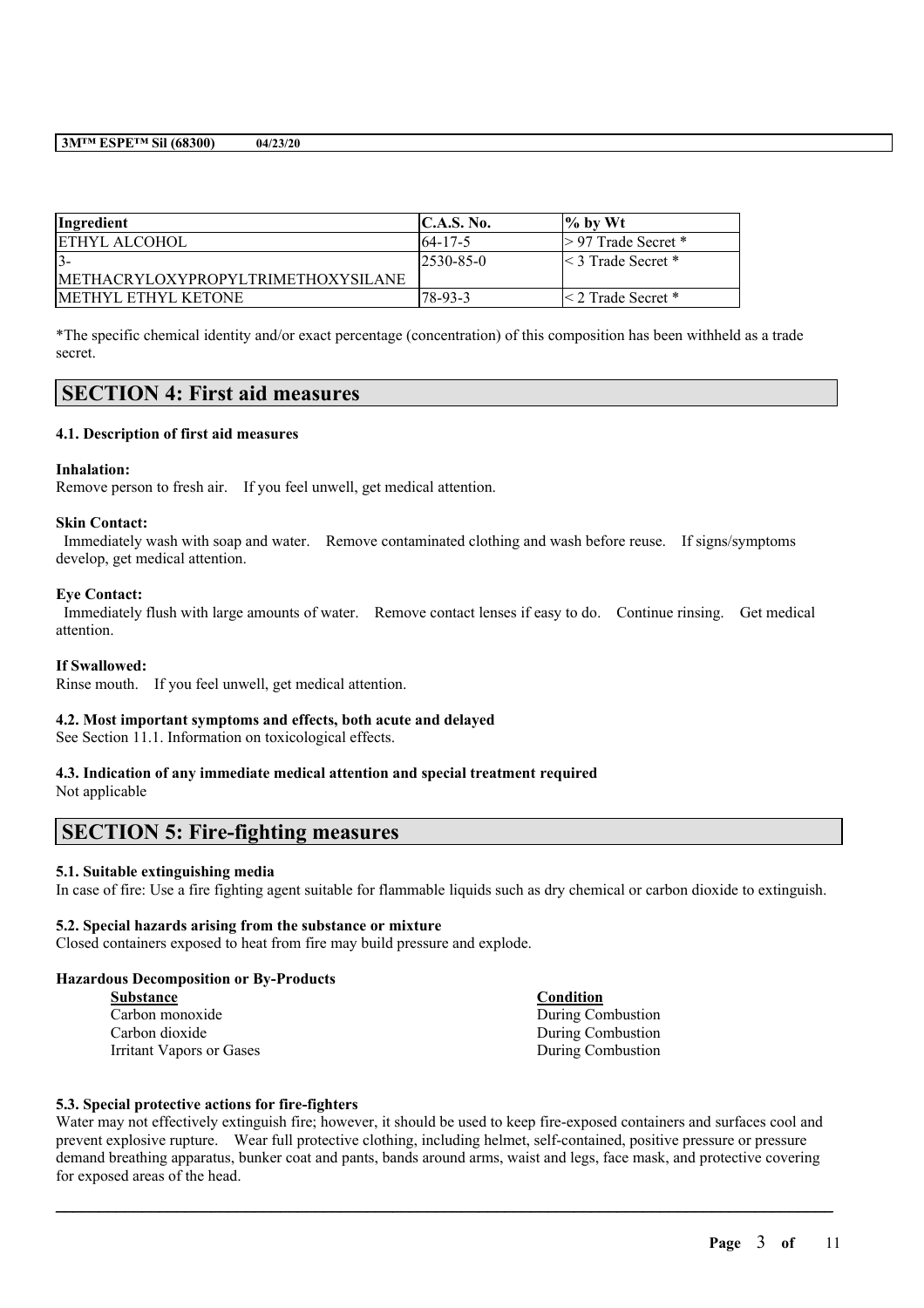# **SECTION 6: Accidental release measures**

### **6.1. Personal precautions, protective equipment and emergency procedures**

Evacuate area. Keep away from heat/sparks/open flames/hot surfaces. - No smoking. Use only non-sparking tools. Ventilate the area with fresh air. For large spill, or spills in confined spaces, provide mechanical ventilation to disperse or exhaust vapors, in accordance with good industrial hygiene practice. Warning! A motor could be an ignition source and could cause flammable gases or vapors in the spill area to burn or explode. Refer to other sections of this SDS for information regarding physical and health hazards, respiratory protection, ventilation, and personal protective equipment.

## **6.2. Environmental precautions**

Avoid release to the environment.

### **6.3. Methods and material for containment and cleaning up**

Contain spill. Cover spill area with a fire extinguishing foam that is resistant to polar solvents. Collect as much of the spilled material as possible using non-sparking tools. Place in a metal container approved for transportation by appropriate authorities. Clean up residue with water. Seal the container. Dispose of collected material as soon as possible in accordance with applicable local/regional/national/international regulations.

# **SECTION 7: Handling and storage**

### **7.1. Precautions for safe handling**

Avoid prolonged or repeated skin contact. Keep away from heat/sparks/open flames/hot surfaces. - No smoking. Use only non-sparking tools. Take precautionary measures against static discharge. Do not breathe

dust/fume/gas/mist/vapors/spray. Do not eat, drink or smoke when using this product. Wash thoroughly after handling. Avoid release to the environment. Avoid contact with oxidizing agents (eg. chlorine, chromic acid etc.) Do not get in eyes. Wear low static or properly grounded shoes. To minimize the risk of ignition, determine applicable electrical classifications for the process using this product and select specific local exhaust ventilation equipment to avoid flammable vapor accumulation. Ground/bond container and receiving equipment if there is potential for static electricity accumulation during transfer.

### **7.2. Conditions for safe storage including any incompatibilities**

Store in a well-ventilated place. Keep cool. Keep container tightly closed. Store away from heat. Store away from acids. Store away from oxidizing agents.

# **SECTION 8: Exposure controls/personal protection**

## **8.1. Control parameters**

#### **Occupational exposure limits**

If a component is disclosed in section 3 but does not appear in the table below, an occupational exposure limit is not available for the component.

| Ingredient           | C.A.S. No.     | Agency       | Limit type                                      | <b>Additional Comments</b> |
|----------------------|----------------|--------------|-------------------------------------------------|----------------------------|
| <b>ETHYL ALCOHOL</b> | $164 - 17 - 5$ | ACGIH        | STEL:1000 ppm                                   | A3: Confirmed animal       |
|                      |                |              |                                                 | carcin.                    |
| <b>ETHYL ALCOHOL</b> | 64-17-5        | IOSHA        | $\text{TWA:1900 mg/m3(1000 ppm)}$               |                            |
| METHYL ETHYL KETONE  | 78-93-3        | <b>ACGIH</b> | $ TWA:200$ ppm; $STEL:300$ ppm                  |                            |
| IMETHYL ETHYL KETONE | 78-93-3        | IOSHA        | $\text{TWA}:590 \text{ mg/m}3(200 \text{ ppm})$ |                            |

 $\mathcal{L}_\mathcal{L} = \mathcal{L}_\mathcal{L} = \mathcal{L}_\mathcal{L} = \mathcal{L}_\mathcal{L} = \mathcal{L}_\mathcal{L} = \mathcal{L}_\mathcal{L} = \mathcal{L}_\mathcal{L} = \mathcal{L}_\mathcal{L} = \mathcal{L}_\mathcal{L} = \mathcal{L}_\mathcal{L} = \mathcal{L}_\mathcal{L} = \mathcal{L}_\mathcal{L} = \mathcal{L}_\mathcal{L} = \mathcal{L}_\mathcal{L} = \mathcal{L}_\mathcal{L} = \mathcal{L}_\mathcal{L} = \mathcal{L}_\mathcal{L}$ 

ACGIH : American Conference of Governmental Industrial Hygienists

AIHA : American Industrial Hygiene Association

CMRG : Chemical Manufacturer's Recommended Guidelines

OSHA : United States Department of Labor - Occupational Safety and Health Administration

TWA: Time-Weighted-Average

STEL: Short Term Exposure Limit

CEIL: Ceiling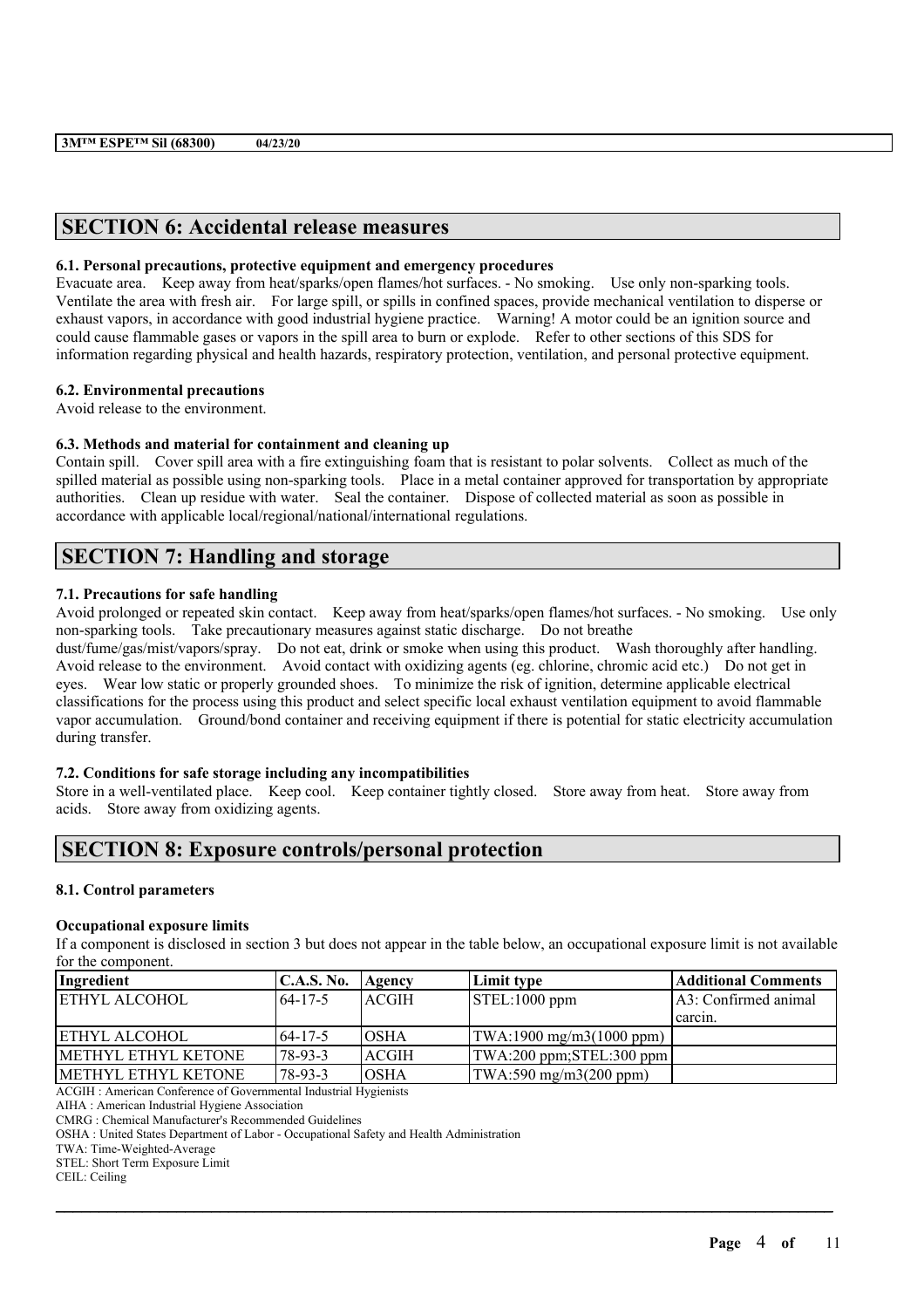### **8.2. Exposure controls**

## **8.2.1. Engineering controls**

Use in a well-ventilated area.

# **8.2.2. Personal protective equipment (PPE)**

### **Eye/face protection**

Select and use eye/face protection to prevent contact based on the results of an exposure assessment. The following eye/face protection(s) are recommended: Safety Glasses with side shields

#### **Skin/hand protection**

See Section 7.1 for additional information on skin protection.

# **Respiratory protection**

None required.

# **SECTION 9: Physical and chemical properties**

## **9.1. Information on basic physical and chemical properties**

| Appearance                                |                                                                             |
|-------------------------------------------|-----------------------------------------------------------------------------|
| <b>Physical state</b>                     | Liquid                                                                      |
| Color                                     | Colorless                                                                   |
| <b>Specific Physical Form:</b>            | Liquid                                                                      |
| Odor                                      | Alcohol                                                                     |
| <b>Odor threshold</b>                     | No Data Available                                                           |
| рH                                        | Not Applicable                                                              |
| <b>Melting point</b>                      | Approximately -114 °C                                                       |
| <b>Boiling Point</b>                      | 78 °C $\lceil$ ( <i>a</i> ) 1 atm]                                          |
| <b>Flash Point</b>                        | 12 °C [Test Method: Closed Cup]                                             |
| <b>Evaporation rate</b>                   | $\leq 1$ [Ref Std:BUOAC=1]                                                  |
| <b>Flammability (solid, gas)</b>          | Not Applicable                                                              |
| <b>Flammable Limits(LEL)</b>              | $3.5\%$                                                                     |
| <b>Flammable Limits(UEL)</b>              | $15\%$                                                                      |
| <b>Vapor Pressure</b>                     | 45 mmHg $[@]$ 20 °C]                                                        |
| <b>Vapor Density</b>                      | $>=1.0$ [Ref Std:AIR=1]                                                     |
| <b>Density</b>                            | 0.79 - 0.85 g/m3 $[@23 °C]$                                                 |
| <b>Specific Gravity</b>                   | $0.79 - 0.85$ [Ref Std: WATER=1]                                            |
| <b>Solubility in Water</b>                | Complete $[@]$ 23 °C]                                                       |
| Solubility- non-water                     | No Data Available                                                           |
| Partition coefficient: n-octanol/water    | No Data Available                                                           |
| <b>Autoignition temperature</b>           | No Data Available                                                           |
| <b>Decomposition temperature</b>          | No Data Available                                                           |
| <b>Viscosity</b>                          | 1.1 centipoise $\lceil \omega \rceil$ 73.4 °F $\lceil$ [Details: MITS data] |
| Molecular weight                          | No Data Available                                                           |
| <b>Volatile Organic Compounds</b>         | $90\%$                                                                      |
| <b>Percent volatile</b>                   | $95\%$                                                                      |
| <b>VOC Less H2O &amp; Exempt Solvents</b> | No Data Available                                                           |

 $\mathcal{L}_\mathcal{L} = \mathcal{L}_\mathcal{L} = \mathcal{L}_\mathcal{L} = \mathcal{L}_\mathcal{L} = \mathcal{L}_\mathcal{L} = \mathcal{L}_\mathcal{L} = \mathcal{L}_\mathcal{L} = \mathcal{L}_\mathcal{L} = \mathcal{L}_\mathcal{L} = \mathcal{L}_\mathcal{L} = \mathcal{L}_\mathcal{L} = \mathcal{L}_\mathcal{L} = \mathcal{L}_\mathcal{L} = \mathcal{L}_\mathcal{L} = \mathcal{L}_\mathcal{L} = \mathcal{L}_\mathcal{L} = \mathcal{L}_\mathcal{L}$ 

# **SECTION 10: Stability and reactivity**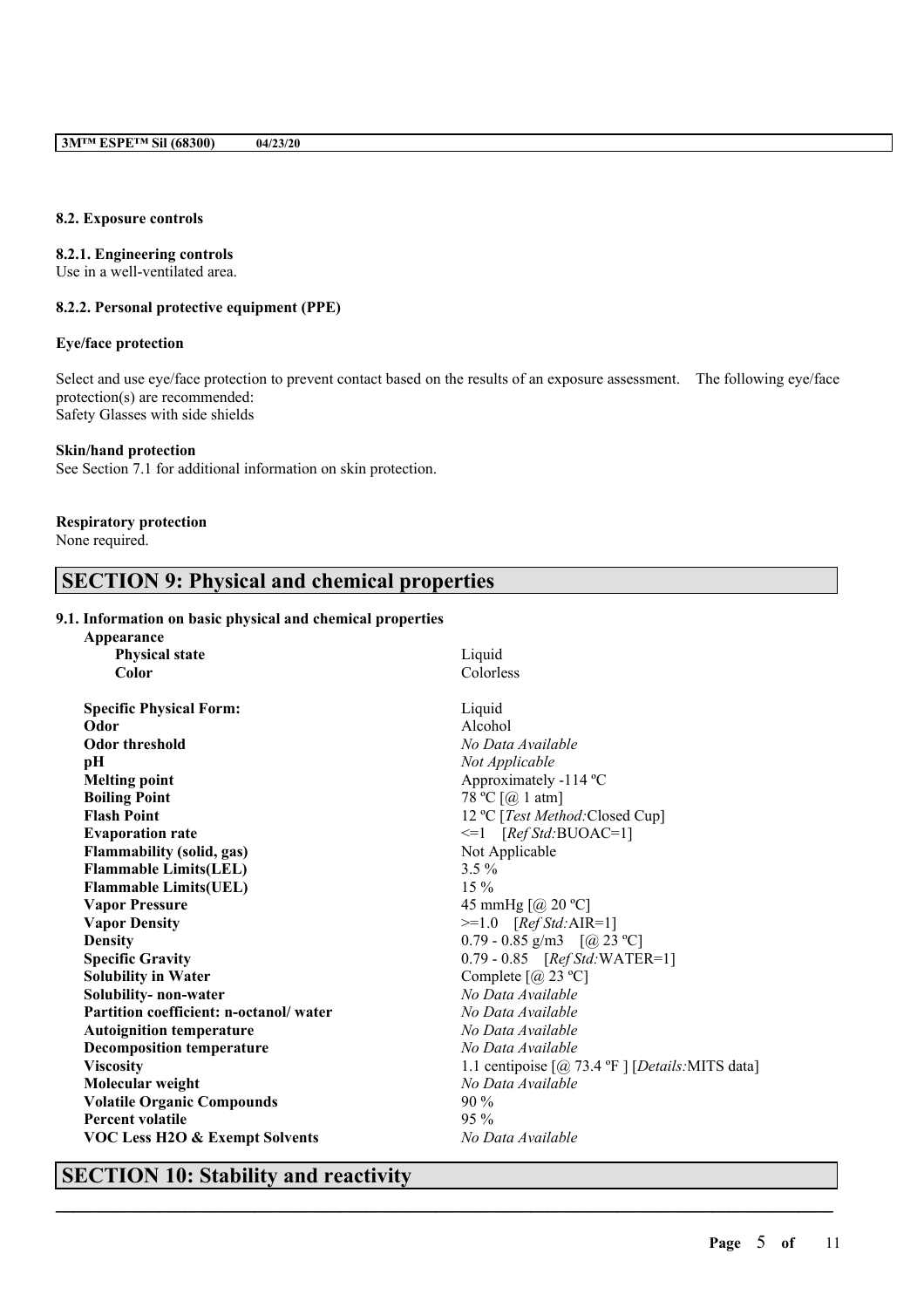### **10.1. Reactivity**

This material may be reactive with certain agents under certain conditions - see the remaining headings in this section.

## **10.2. Chemical stability**

Stable.

#### **10.3. Possibility of hazardous reactions**

Hazardous polymerization will not occur.

**10.4. Conditions to avoid** Heat Sparks and/or flames

# **10.5. Incompatible materials**

Strong oxidizing agents

## **10.6. Hazardous decomposition products**

None known.

### **Substance Condition**

Refer to section 5.2 for hazardous decomposition products during combustion.

# **SECTION 11: Toxicological information**

The information below may not be consistent with the material classification in Section 2 if specific ingredient **classifications are mandated by a competent authority. In addition, toxicological data on ingredients may not be** reflected in the material classification and/or the signs and symptoms of exposure, because an ingredient may be present below the threshold for labeling, an ingredient may not be available for exposure, or the data may not be **relevant to the material as a whole.**

**This document has been prepared in accordance with the U.S. OSHA Hazard Communication Standard, which** requires the inclusion of all known hazards of the product or ingredients regardless of the potential risk. The risks of **the hazards communicated in this document may vary depending on the potential for exposure. The information below represents toxicological information associated with the individual components of the uncured product. Once properly mixed and/or cured, the product is safe for its intended use.**

**11.1. Information on Toxicological effects**

**Signs and Symptoms of Exposure**

Based on test data and/or information on the components, this material may produce the following health effects:

#### **Inhalation:**

Respiratory Tract Irritation: Signs/symptoms may include cough, sneezing, nasal discharge, headache, hoarseness, and nose and throat pain.

 $\mathcal{L}_\mathcal{L} = \mathcal{L}_\mathcal{L} = \mathcal{L}_\mathcal{L} = \mathcal{L}_\mathcal{L} = \mathcal{L}_\mathcal{L} = \mathcal{L}_\mathcal{L} = \mathcal{L}_\mathcal{L} = \mathcal{L}_\mathcal{L} = \mathcal{L}_\mathcal{L} = \mathcal{L}_\mathcal{L} = \mathcal{L}_\mathcal{L} = \mathcal{L}_\mathcal{L} = \mathcal{L}_\mathcal{L} = \mathcal{L}_\mathcal{L} = \mathcal{L}_\mathcal{L} = \mathcal{L}_\mathcal{L} = \mathcal{L}_\mathcal{L}$ 

May cause additional health effects (see below).

# **Skin Contact:**

Contact with the skin during product use is not expected to result in significant irritation.

## **Eye Contact:**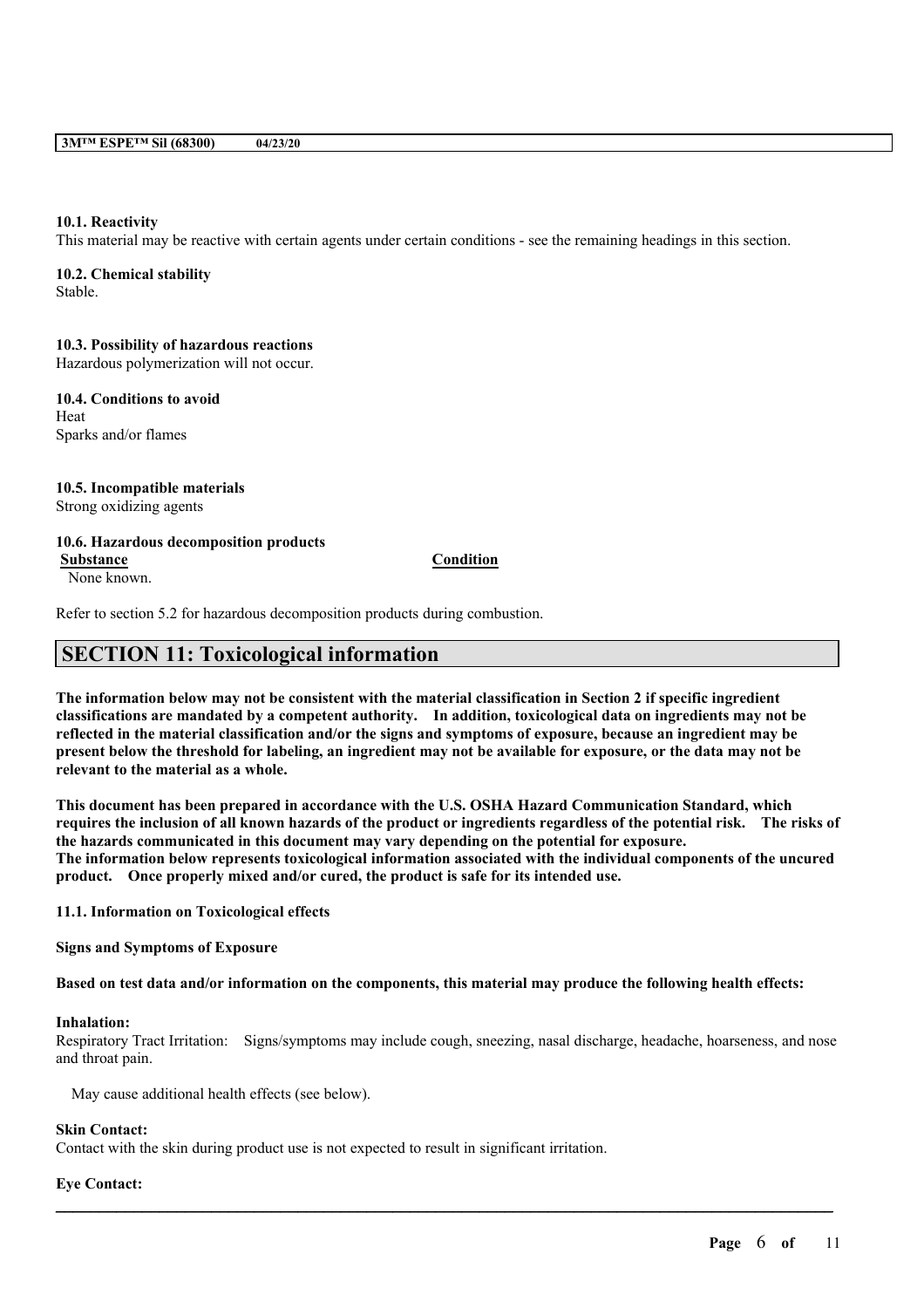Severe Eye Irritation: Signs/symptoms may include significant redness, swelling, pain, tearing, cloudy appearance of the cornea, and impaired vision.

#### **Ingestion:**

Gastrointestinal Irritation: Signs/symptoms may include abdominal pain, stomach upset, nausea, vomiting and diarrhea.

May cause additional health effects (see below).

## **Additional Health Effects:**

#### **Single exposure may cause target organ effects:**

Central Nervous System (CNS) Depression: Signs/symptoms may include headache, dizziness, drowsiness, incoordination, nausea, slowed reaction time, slurred speech, giddiness, and unconsciousness.

## **Prolonged or repeated exposure may cause target organ effects:**

Respiratory Effects: Signs/symptoms may include cough, shortness of breath, chest tightness, wheezing, increased heart rate, bluish colored skin (cyanosis), sputum production, changes in lung function tests, and/or respiratory failure.

#### **Additional Information:**

This product contains ethanol. Alcoholic beverages and ethanol in alcoholic beverages have been classified by the International Agency for Research on Cancer as carcinogenic to humans. There are also data associating human consumption of alcoholic beverages with developmental toxicity and liver toxicity. Exposure to ethanol during the foreseeable use of this product is not expected to cause cancer, developmental toxicity, or liver toxicity.

#### **Toxicological Data**

If a component is disclosed in section 3 but does not appear in a table below, either no data are available for that endpoint or the data are not sufficient for classification.

| <b>Acute Toxicity</b> |
|-----------------------|
|                       |

| Name                                 | Route                  | <b>Species</b> | Value                                             |
|--------------------------------------|------------------------|----------------|---------------------------------------------------|
| Overall product                      | Inhalation-            |                | No data available; calculated ATE > 50 mg/l       |
|                                      | Vapor $(4 \text{ hr})$ |                |                                                   |
| Overall product                      | Ingestion              |                | No data available; calculated $ATE > 5,000$ mg/kg |
| ETHYL ALCOHOL                        | Dermal                 | Rabbit         | $LD50 > 15,800$ mg/kg                             |
| ETHYL ALCOHOL                        | Inhalation-            | Rat            | $LC50$ 124.7 mg/l                                 |
|                                      | Vapor (4               |                |                                                   |
|                                      | hours)                 |                |                                                   |
| ETHYL ALCOHOL                        | Ingestion              | Rat            | LD50<br>$17,800$ mg/kg                            |
| METHYL ETHYL KETONE                  | Dermal                 | Rabbit         | $LD50 > 8,050$ mg/kg                              |
| METHYL ETHYL KETONE                  | Inhalation-            | Rat            | $_{\rm LC50}$<br>$34.5 \text{ mg}/1$              |
|                                      | Vapor (4               |                |                                                   |
|                                      | hours)                 |                |                                                   |
| METHYL ETHYL KETONE                  | Ingestion              | Rat            | LD50 $2,737$ mg/kg                                |
| 3-METHACRYLOXYPROPYLTRIMETHOXYSILANE | Dermal                 | Rabbit         | $LD50 > 20,900$ mg/kg                             |
| 3-METHACRYLOXYPROPYLTRIMETHOXYSILANE | Inhalation-            | Rat            | $LC50 > 2.28$ mg/l                                |
|                                      | Dust/Mist              |                |                                                   |
|                                      | (4 hours)              |                |                                                   |
| 3-METHACRYLOXYPROPYLTRIMETHOXYSILANE | Ingestion              | Rat            | $LD50 > 5,225$ mg/kg                              |

 $ATE = acute$  toxicity estimate

#### **Skin Corrosion/Irritation**

| Name                                 | <b>Species</b> | Value                     |
|--------------------------------------|----------------|---------------------------|
|                                      |                |                           |
| ETHYL ALCOHOL                        | Rabbit         | No significant irritation |
| METHYL ETHYL KETONE                  | Rabbit         | Minimal irritation        |
| 3-METHACRYLOXYPROPYLTRIMETHOXYSILANE | Rabbit         | No significant irritation |

### **Serious Eye Damage/Irritation**

| - 11<br>Name | . noojas | 'alu |
|--------------|----------|------|
|              |          |      |
|              |          |      |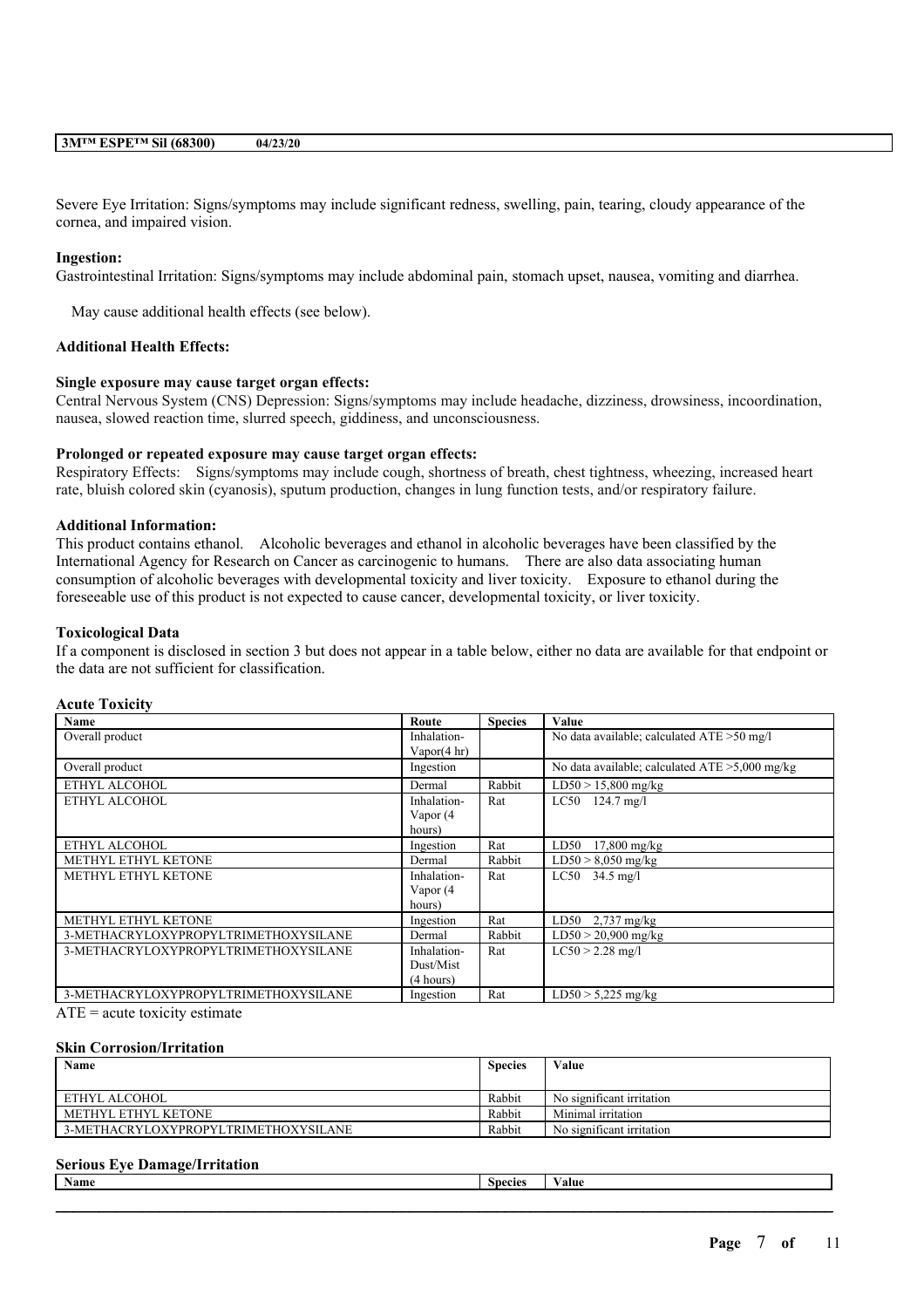| ETHYL ALCOHOL                              | Rabbit | Severe irritant |
|--------------------------------------------|--------|-----------------|
| METHYL ETHYL KETONE                        | Rabbit | Severe irritant |
| 3-METHACRYLOXYPROPYLTRIMETHOXYSIL.<br>.ANE | Rabbit | Mild irritant   |

### **Skin Sensitization**

| Name                                 | <b>Species</b> | Value          |
|--------------------------------------|----------------|----------------|
| <b>ALCOHOL</b><br><b>ETHYL</b>       | Human          | Not classified |
| 3-METHACRYLOXYPROPYLTRIMETHOXYSILANE | Guinea         | Not classified |
|                                      | pig            |                |

# **Respiratory Sensitization**

For the component/components, either no data are currently available or the data are not sufficient for classification.

### **Germ Cell Mutagenicity**

| Name                                 | Route    | Value                                                                           |
|--------------------------------------|----------|---------------------------------------------------------------------------------|
|                                      |          |                                                                                 |
| ETHYL ALCOHOL                        | In Vitro | Some positive data exist, but the data are not<br>sufficient for classification |
| ETHYL ALCOHOL                        | In vivo  | Some positive data exist, but the data are not<br>sufficient for classification |
| METHYL ETHYL KETONE                  | In Vitro | Not mutagenic                                                                   |
| 3-METHACRYLOXYPROPYLTRIMETHOXYSILANE | In Vitro | Not mutagenic                                                                   |
| 3-METHACRYLOXYPROPYLTRIMETHOXYSILANE | In vivo  | Not mutagenic                                                                   |

### **Carcinogenicity**

| Name                | Route      | <b>Species</b>                | Value                                                                           |
|---------------------|------------|-------------------------------|---------------------------------------------------------------------------------|
| ETHYL ALCOHOL       | Ingestion  | Multiple<br>anımal<br>species | Some positive data exist, but the data are not<br>sufficient for classification |
| METHYL ETHYL KETONE | Inhalation | Human                         | Not carcinogenic                                                                |

### **Reproductive Toxicity**

# **Reproductive and/or Developmental Effects**

| Name                       | Route      | Value                          | <b>Species</b> | <b>Test Result</b> | Exposure        |
|----------------------------|------------|--------------------------------|----------------|--------------------|-----------------|
|                            |            |                                |                |                    | <b>Duration</b> |
| ETHYL ALCOHOL              | Inhalation | Not classified for development | Rat            | NOAEL 38           | during          |
|                            |            |                                |                | mg/l               | gestation       |
| ETHYL ALCOHOL              | Ingestion  | Not classified for development | Rat            | <b>NOAEL 5,200</b> | premating $\&$  |
|                            |            |                                |                | mg/kg/day          | during          |
|                            |            |                                |                |                    | gestation       |
| METHYL ETHYL KETONE        | Inhalation | Not classified for development | Rat            | LOAEL 8.8          | during          |
|                            |            |                                |                | mg/l               | gestation       |
| $3 -$                      | Ingestion  | Not classified for development | Rat            | <b>NOAEL 2,100</b> | during          |
| METHACRYLOXYPROPYLTRIMETHO |            |                                |                | mg/kg/day          | organogenesi    |
| <b>XYSILANE</b>            |            |                                |                |                    |                 |

# **Target Organ(s)**

# **Specific Target Organ Toxicity - single exposure**

| Name          | Route      | Target Organ(s)                      | Value                                                                              | <b>Species</b>                | <b>Test Result</b>     | <b>Exposure</b><br><b>Duration</b> |
|---------------|------------|--------------------------------------|------------------------------------------------------------------------------------|-------------------------------|------------------------|------------------------------------|
| ETHYL ALCOHOL | Inhalation | central nervous<br>system depression | May cause drowsiness or<br>dizziness                                               | Human                         | LOAEL 2.6<br>mg/l      | 30 minutes                         |
| ETHYL ALCOHOL | Inhalation | respiratory irritation               | Some positive data exist, but the<br>data are not sufficient for<br>classification | Human                         | LOAEL 9.4<br>mg/l      | not available                      |
| ETHYL ALCOHOL | Ingestion  | central nervous<br>system depression | May cause drowsiness or<br>dizziness                                               | Multiple<br>animal<br>species | NOAEL not<br>available |                                    |
| ETHYL ALCOHOL | Ingestion  | kidney and/or                        | Not classified                                                                     | Dog                           | <b>NOAEL</b>           |                                    |

 $\mathcal{L}_\mathcal{L} = \mathcal{L}_\mathcal{L} = \mathcal{L}_\mathcal{L} = \mathcal{L}_\mathcal{L} = \mathcal{L}_\mathcal{L} = \mathcal{L}_\mathcal{L} = \mathcal{L}_\mathcal{L} = \mathcal{L}_\mathcal{L} = \mathcal{L}_\mathcal{L} = \mathcal{L}_\mathcal{L} = \mathcal{L}_\mathcal{L} = \mathcal{L}_\mathcal{L} = \mathcal{L}_\mathcal{L} = \mathcal{L}_\mathcal{L} = \mathcal{L}_\mathcal{L} = \mathcal{L}_\mathcal{L} = \mathcal{L}_\mathcal{L}$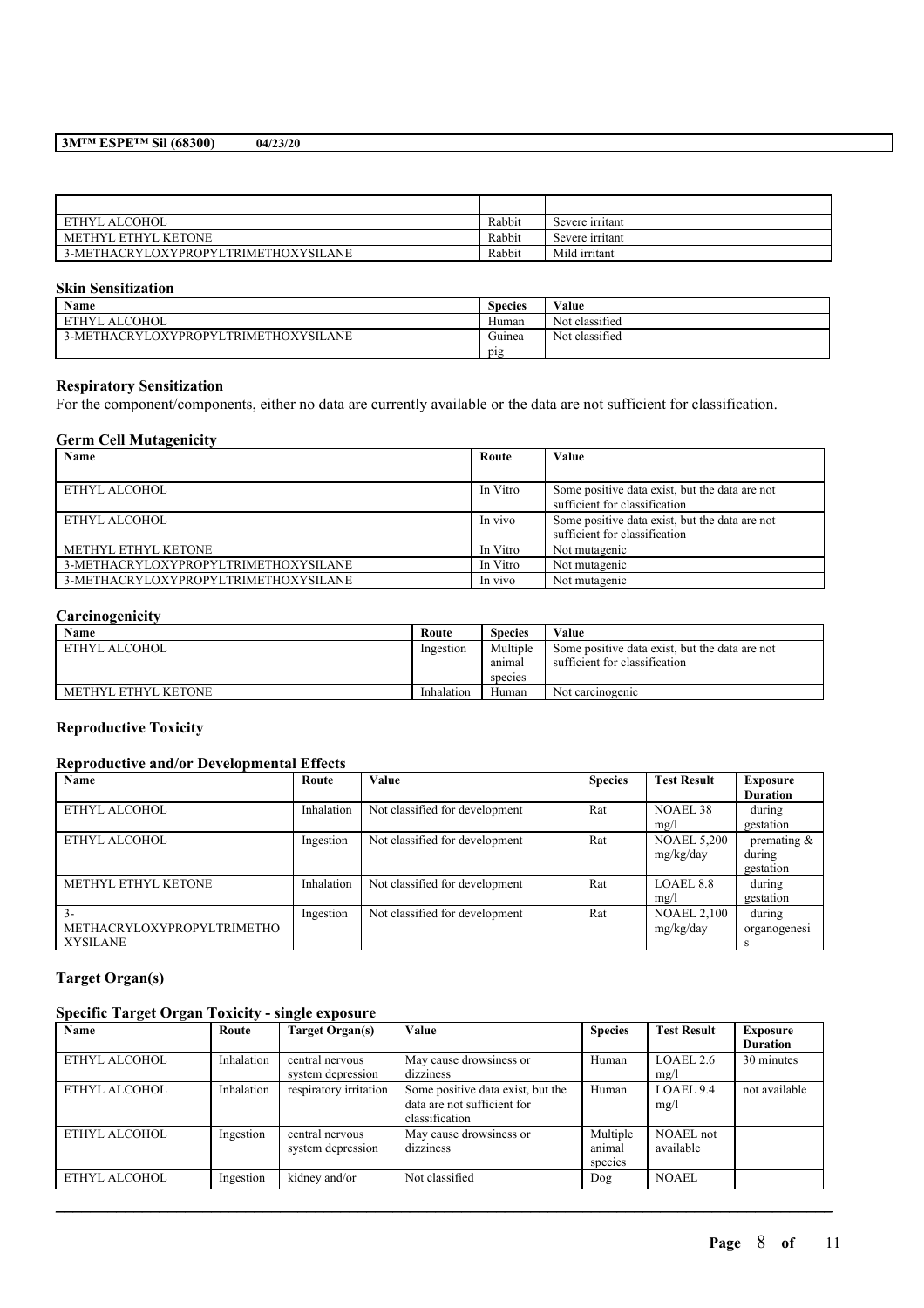|               |            | bladder                |                                   |            | $3,000$ mg/kg    |                |
|---------------|------------|------------------------|-----------------------------------|------------|------------------|----------------|
| METHYL ETHYL  | Inhalation | central nervous        | May cause drowsiness or           | official   | <b>NOAEL Not</b> |                |
| <b>KETONE</b> |            | system depression      | dizziness                         | classifica | available        |                |
|               |            |                        |                                   | tion       |                  |                |
| METHYL ETHYL  | Inhalation | respiratory irritation | Some positive data exist, but the | Human      | <b>NOAEL Not</b> |                |
| <b>KETONE</b> |            |                        | data are not sufficient for       |            | available        |                |
|               |            |                        | classification                    |            |                  |                |
| METHYL ETHYL  | Ingestion  | central nervous        | May cause drowsiness or           | Professio  | <b>NOAEL Not</b> |                |
| <b>KETONE</b> |            | system depression      | dizziness                         | nal        | available        |                |
|               |            |                        |                                   | judgeme    |                  |                |
|               |            |                        |                                   | nt         |                  |                |
| METHYL ETHYL  | Ingestion  | liver                  | Not classified                    | Rat        | <b>NOAEL Not</b> | not applicable |
| <b>KETONE</b> |            |                        |                                   |            | available        |                |
| METHYL ETHYL  | Ingestion  | kidney and/or          | Not classified                    | Rat        | <b>LOAEL</b>     | not applicable |
| <b>KETONE</b> |            | bladder                |                                   |            | $1,080$ mg/kg    |                |

### **Specific Target Organ Toxicity - repeated exposure**

| Name                                                        | Route      | <b>Target Organ(s)</b>                                                                                                                                                                     | Value                                                                              | <b>Species</b> | <b>Test Result</b>                 | <b>Exposure</b><br><b>Duration</b> |
|-------------------------------------------------------------|------------|--------------------------------------------------------------------------------------------------------------------------------------------------------------------------------------------|------------------------------------------------------------------------------------|----------------|------------------------------------|------------------------------------|
| ETHYL ALCOHOL                                               | Inhalation | liver                                                                                                                                                                                      | Some positive data exist, but the<br>data are not sufficient for<br>classification | Rabbit         | <b>LOAEL 124</b><br>mg/l           | 365 days                           |
| ETHYL ALCOHOL                                               | Inhalation | hematopoietic<br>system   immune<br>system                                                                                                                                                 | Not classified                                                                     | Rat            | <b>NOAEL 25</b><br>mg/l            | 14 days                            |
| ETHYL ALCOHOL                                               | Ingestion  | liver                                                                                                                                                                                      | Some positive data exist, but the<br>data are not sufficient for<br>classification | Rat            | <b>LOAEL</b><br>8.000<br>mg/kg/day | 4 months                           |
| ETHYL ALCOHOL                                               | Ingestion  | kidney and/or<br>bladder                                                                                                                                                                   | Not classified                                                                     | Dog            | <b>NOAEL</b><br>3,000<br>mg/kg/day | 7 days                             |
| METHYL ETHYL<br><b>KETONE</b>                               | Dermal     | nervous system                                                                                                                                                                             | Not classified                                                                     | Guinea<br>pig  | <b>NOAEL Not</b><br>available      | 31 weeks                           |
| METHYL ETHYL<br><b>KETONE</b>                               | Inhalation | liver   kidney and/or<br>bladder   heart  <br>endocrine system  <br>gastrointestinal tract<br>bone, teeth, nails,<br>and/or hair  <br>hematopoietic<br>system   immune<br>system   muscles | Not classified                                                                     | Rat            | <b>NOAEL 14.7</b><br>mg/l          | 90 days                            |
| METHYL ETHYL<br><b>KETONE</b>                               | Ingestion  | liver                                                                                                                                                                                      | Not classified                                                                     | Rat            | NOAEL Not<br>available             | 7 days                             |
| METHYL ETHYL<br><b>KETONE</b>                               | Ingestion  | nervous system                                                                                                                                                                             | Not classified                                                                     | Rat            | <b>NOAEL 173</b><br>mg/kg/day      | 90 days                            |
| $3 -$<br>METHACRYLOXYPROP<br>YLTRIMETHOXYSILAN<br>Е         | Dermal     | skin   liver   kidney<br>and/or bladder                                                                                                                                                    | Not classified                                                                     | Rabbit         | <b>NOAEL</b><br>2,100<br>mg/kg/day | 17 days                            |
| $3 -$<br>METHACRYLOXYPROP<br>YLTRIMETHOXYSILAN<br>E         | Inhalation | respiratory system                                                                                                                                                                         | May cause damage to organs<br>though prolonged or repeated<br>exposure             | Rat            | LOAEL 0.05<br>mg/l                 | 14 weeks                           |
| $\mathcal{F}$<br>METHACRYLOXYPROP<br>YLTRIMETHOXYSILAN<br>E | Inhalation | liver   hematopoietic<br>system   eyes  <br>kidney and/or<br>bladder                                                                                                                       | Not classified                                                                     | Rat            | <b>NOAEL</b><br>$0.244$ mg/l       | 14 weeks                           |

# **Aspiration Hazard**

For the component/components, either no data are currently available or the data are not sufficient for classification.

Please contact the address or phone number listed on the first page of the SDS for additional toxicological information **on this material and/or its components.**

 $\mathcal{L}_\mathcal{L} = \mathcal{L}_\mathcal{L} = \mathcal{L}_\mathcal{L} = \mathcal{L}_\mathcal{L} = \mathcal{L}_\mathcal{L} = \mathcal{L}_\mathcal{L} = \mathcal{L}_\mathcal{L} = \mathcal{L}_\mathcal{L} = \mathcal{L}_\mathcal{L} = \mathcal{L}_\mathcal{L} = \mathcal{L}_\mathcal{L} = \mathcal{L}_\mathcal{L} = \mathcal{L}_\mathcal{L} = \mathcal{L}_\mathcal{L} = \mathcal{L}_\mathcal{L} = \mathcal{L}_\mathcal{L} = \mathcal{L}_\mathcal{L}$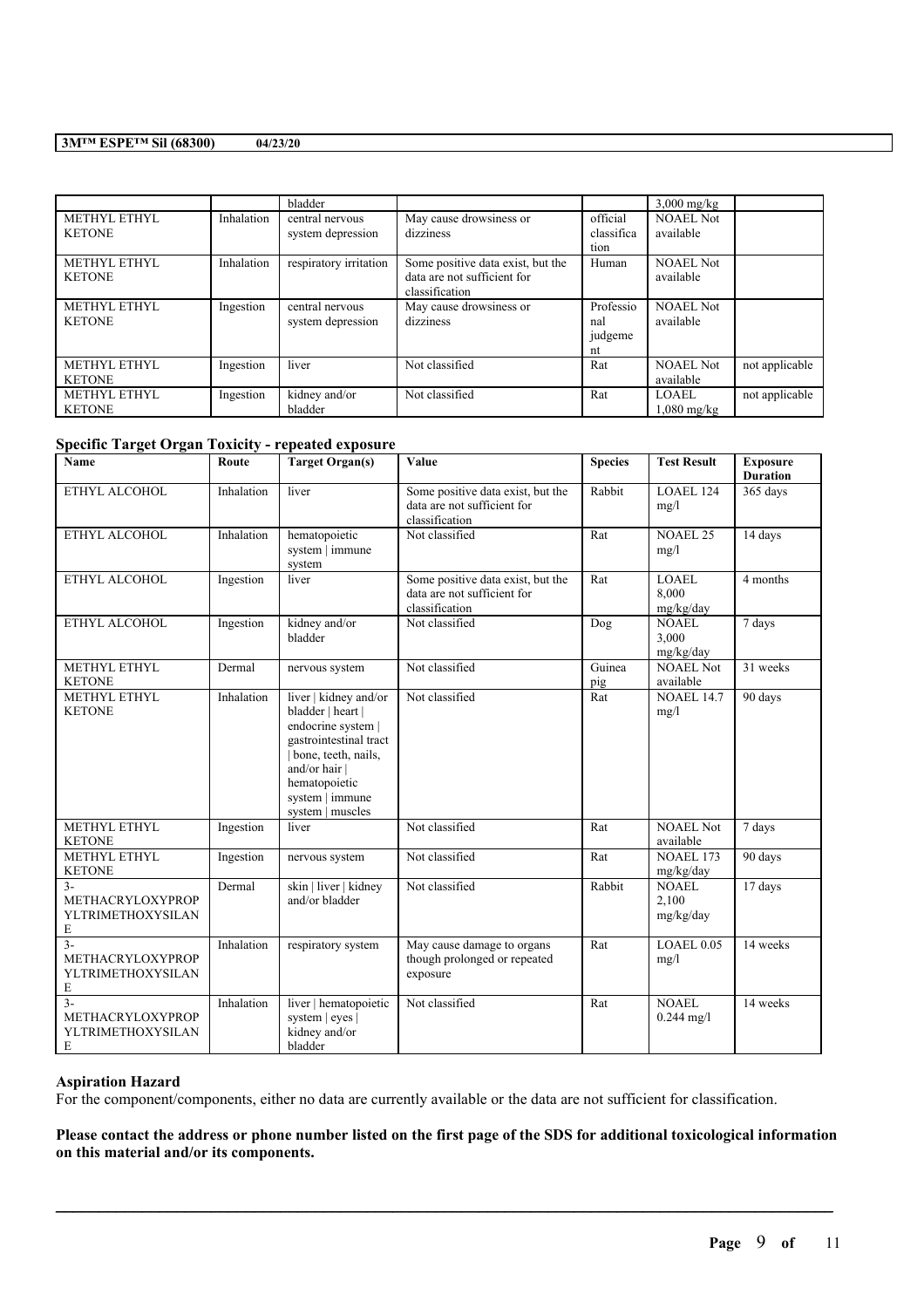# **SECTION 12: Ecological information**

## **Ecotoxicological information**

Please contact the address or phone number listed on the first page of the SDS for additional ecotoxicological information on this material and/or its components.

### **Chemical fate information**

Please contact the address or phone number listed on the first page of the SDS for additional chemical fate information on this material and/or its components.

# **SECTION 13: Disposal considerations**

### **13.1. Disposal methods**

Dispose of contents/ container in accordance with the local/regional/national/international regulations.

Incinerate in a permitted waste incineration facility. As a disposal alternative, utilize an acceptable permitted waste disposal facility.

**EPA Hazardous Waste Number (RCRA):** D001 (Ignitable), D035 (Methyl ethyl ketone)

# **SECTION 14: Transport Information**

For Transport Information, please visit http://3M.com/Transportinfo or call 1-800-364-3577 or 651-737-6501.

# **SECTION 15: Regulatory information**

## **15.1. US Federal Regulations**

Contact 3M for more information.

## **EPCRA 311/312 Hazard Classifications:**

# **Physical Hazards**

Flammable (gases, aerosols, liquids, or solids)

### **Health Hazards**

Serious eye damage or eye irritation Specific target organ toxicity (single or repeated exposure)

## **15.2. State Regulations**

Contact 3M for more information.

# **15.3. Chemical Inventories**

The components of this product are in compliance with the new substance notification requirements of CEPA.

The components of this material are in compliance with the China "Measures on Environmental Management of New Chemical Substance". Certain restrictions may apply. Contact the selling division for additional information.

This material contains one or more substances not listed on the TSCA Inventory. Commercial use of this material is regulated by the FDA.

 $\mathcal{L}_\mathcal{L} = \mathcal{L}_\mathcal{L} = \mathcal{L}_\mathcal{L} = \mathcal{L}_\mathcal{L} = \mathcal{L}_\mathcal{L} = \mathcal{L}_\mathcal{L} = \mathcal{L}_\mathcal{L} = \mathcal{L}_\mathcal{L} = \mathcal{L}_\mathcal{L} = \mathcal{L}_\mathcal{L} = \mathcal{L}_\mathcal{L} = \mathcal{L}_\mathcal{L} = \mathcal{L}_\mathcal{L} = \mathcal{L}_\mathcal{L} = \mathcal{L}_\mathcal{L} = \mathcal{L}_\mathcal{L} = \mathcal{L}_\mathcal{L}$ 

Contact 3M for more information.